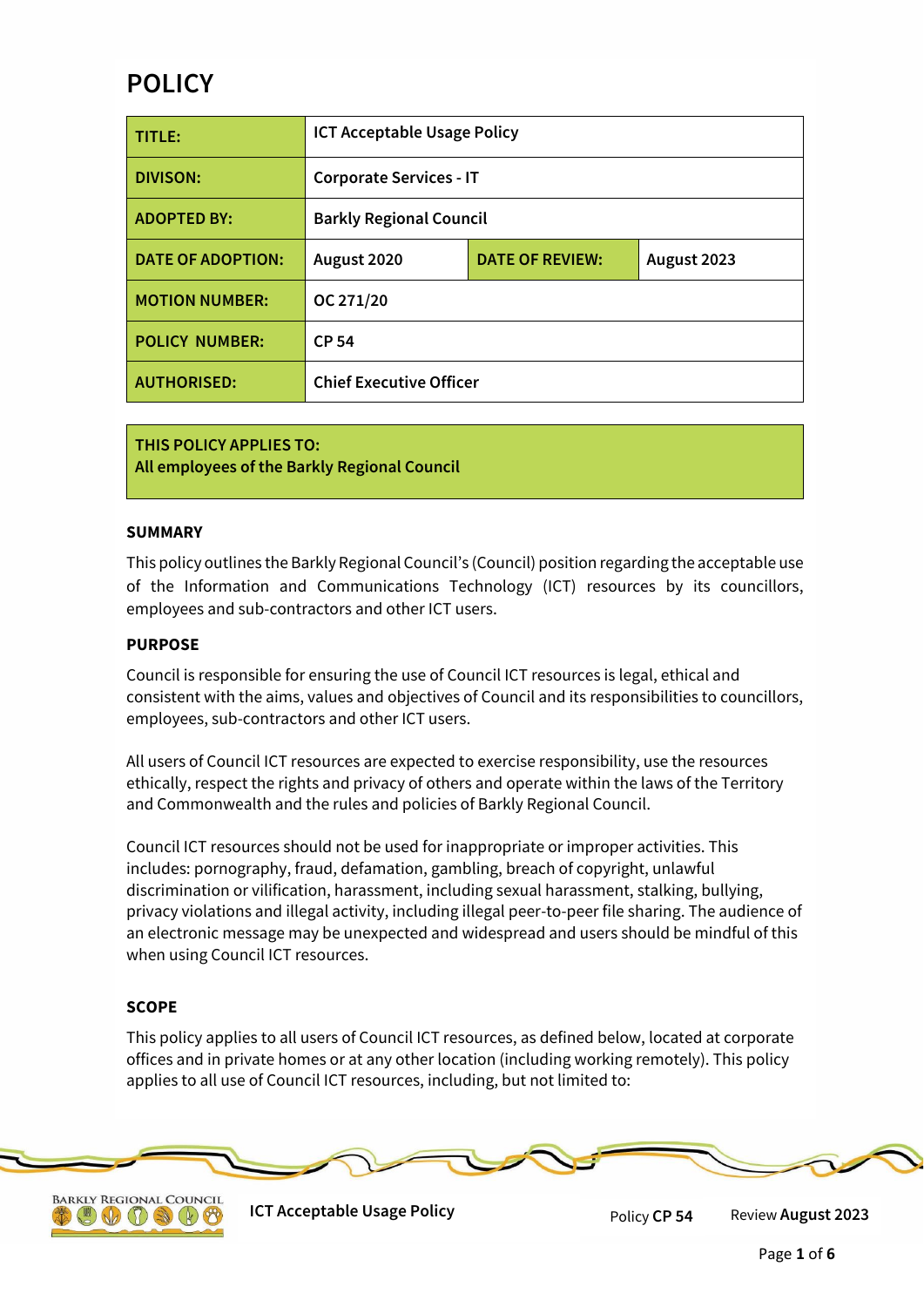- Copying, saving or distributing files
- Data
- Downloading or accessing files from the internet or other electronic sources
- Electronic bulletins/notice boards
- Electronic discussion/news groups
- Email
- File sharing
- File storage
- File transfer
- Information
- Instant messaging
- Online discussion groups and 'chat' facilities
- Printing material
- Publishing and browsing on the internet
- Social networking
- Streaming media
- Subscriptions to list servers, mailing lists or other like services
- Video conferencing
- Viewing material electronically
- Weblogs ('blogs')

#### **NON-COMPLIANCE**

Non-compliance with this policy will be regarded as a serious matter and appropriate action will be taken, which may include termination of employment.

Depending on the nature of the inappropriate use of Council ICT resources, non-compliance with this policy may constitute:

- A breach of employment obligations
- A breach of the employee code of conduct
- A criminal offence
- A threat to the security of Council ICT resources and information
- An infringement of the privacy of staff and other persons
- Exposure to legal liability
- Serious misconduct
- Sexual harassment
- Unlawful discrimination.

Where there is a reasonable belief that illegal activity may have occurred, this will be reported to the CEO and may be reported to the Northern Territory Police and/or Australian Federal Police.





**ICT Acceptable Usage Policy <b>CE Policy CP 54** Review **August 2023**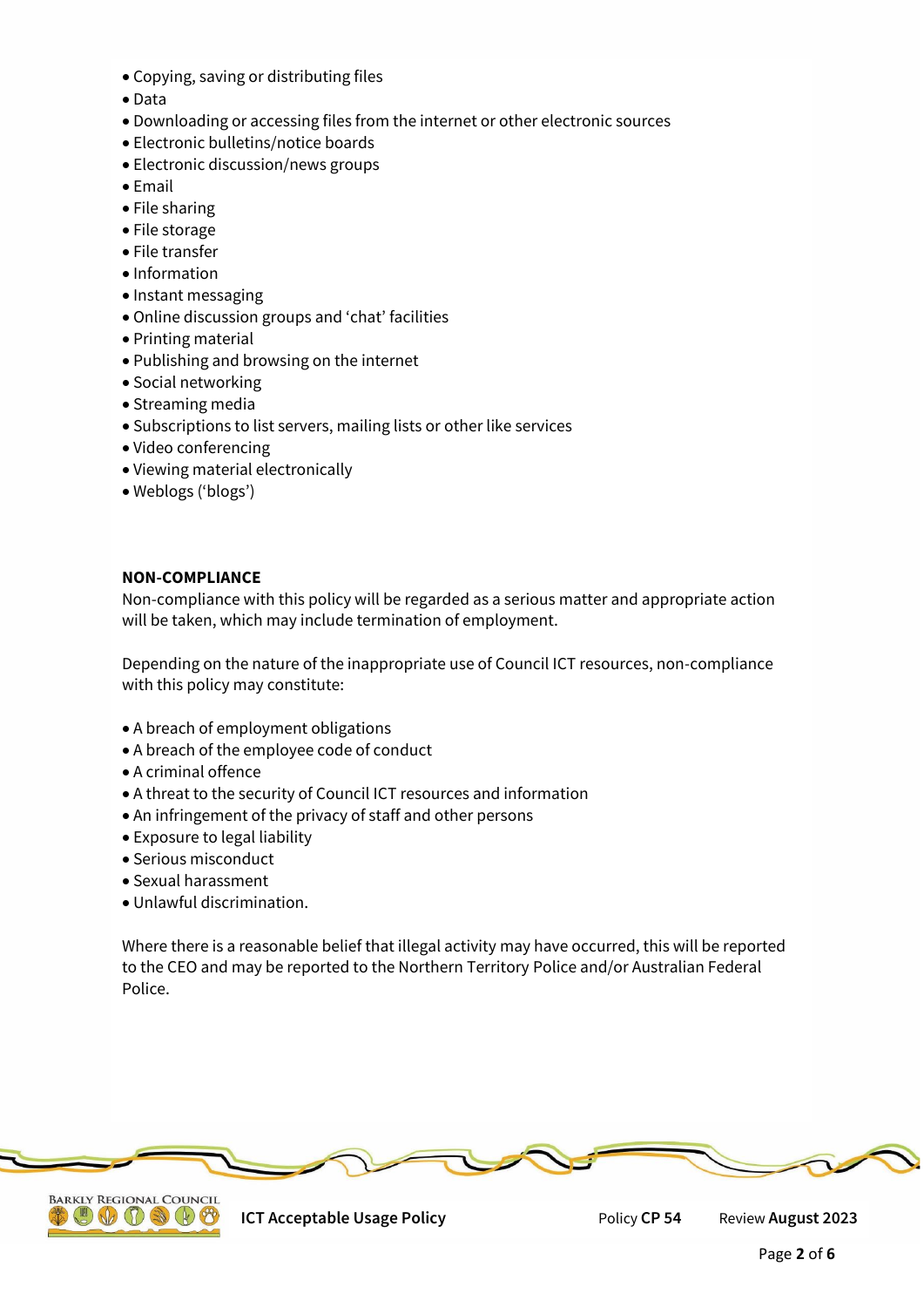# **USE OF COUNCIL ICT RESOURCES**

#### **Business Purposes**

Council ICT resources are provided to users for business purposes. Other than limited personal use, Council ICT resources must be:

Used for business purposes, or where authorised or required by law.

 Used like other business resources and users must comply with any Council codes of conducts or legislative requirements that apply to the user.

Users are allowed reasonable access to electronic communications using Council ICT resources to facilitate communication between employees and their representatives, provided that use is not unlawful, offensive or otherwise improper. This may include a union on matters pertaining to the employer/employee relationship.

Large data downloads or transmissions should be minimised to ensure the performance of Council ICT resources for other users is not adversely affected.

## **Personal Use**

Users may use Council ICT resources for personal reasons provided the use is not excessive and does not breach this policy. Excessive personal use during working hours covers personal use which satisfies the following criteria:

 Occurs during normal working hours (but excluding an employee's lunch or other official breaks);

 Use adversely affects, or could reasonably be expected to adversely affect, the performance of the employee's duties; and

The use is not insignificant.

Council may seek reimbursement or compensation from a user for all or part of any costs where the user has caused Council to incur costs due to excessive downloading of non-work related material in breach of this policy.

Subject to limited personal use, social networking, on-line conferences, discussion groups or other similar services or tools using Council ICT resources must be relevant and used only for Council purposes or professional development activities. Users must conduct themselves professionally and appropriately when using such tools.

When subscribing to mailing lists and other like services using Council ICT resources, the user must use a different password and logon credentials to their Council logon credentials and passwords.

Users should be aware that the provisions applying to access and monitoring of Council ICT resources also apply to personal use.





**ICT Acceptable Usage Policy <b>CP54** Review August 2023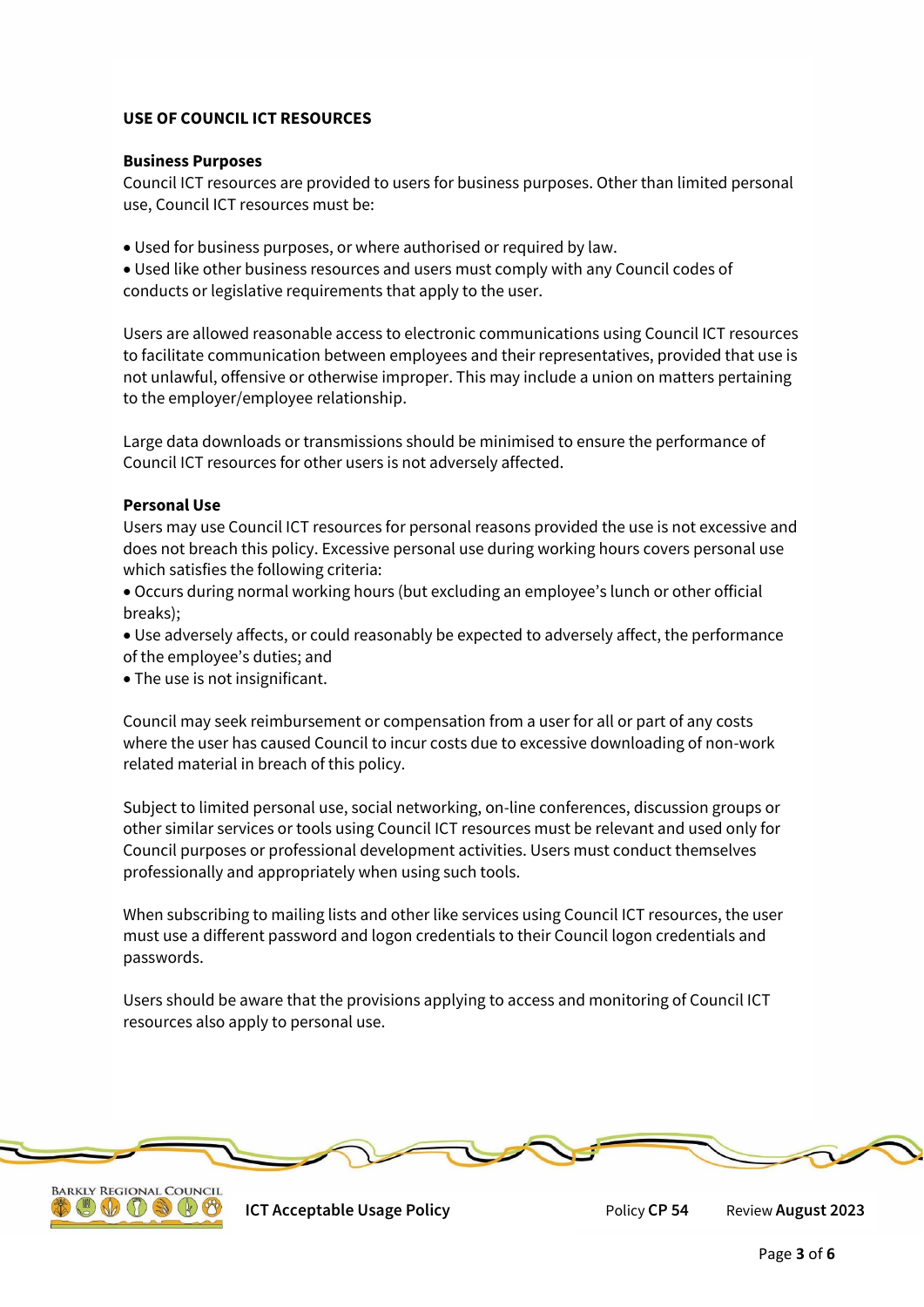## **Defamation**

Council ICT resources must not be used to send material that defames an individual, organisation, association, company or business; this includes the council, both staff and elected members.

## **Copyright Infringement**

The copyright material of third parties must not be used without authorisation. This includes software, database files, documentation, cartoons, articles, graphic files, music files, video files, books, text and downloaded information.

#### **Illegal use and material**

Council ICT resources must not be used in any manner contrary to law or likely to contravene the law. Any suspected offender may be referred to the police or other relevant authority and their employment may be terminated.

Certain inappropriate, unauthorised and non-work-related use of Council ICT resources may constitute a criminal offence under the Criminal Code Act 1983 (NT) Examples include computer 'hacking', unauthorised release of data, Council material or leaking of information or documents and the distribution of malware.

## **Offensive or inappropriate material**

Use of Council ICT resources must be appropriate to a workplace environment and aligned to Council's Code of Conduct. This includes but is not limited to the content of all electronic communications, whether sent internally or externally.

Offensive or inappropriate material must not be forwarded internally or externally, or saved onto Council ICT resources, except where the material is required for the purposes of investigating a breach of Council policies.

#### **Attribution**

Users are accountable for all use of Council ICT resources that have been made available to them for work purposes and for all use of Council ICT resources performed with their user identification. Users must maintain full supervision and physical control of Council ICT resources at all times, including mobile phones, tablets and notebook computers.

User identification and passwords must be kept secure and confidential. Users must not allow or facilitate unauthorised access to Council ICT resources through the disclosure or sharing of passwords or other information designed for security purposes.

Active sessions are to be terminated when access is no longer required and computers secured by password when not in use.





**ICT Acceptable Usage Policy** Policy **CP 54** Review **August 2023**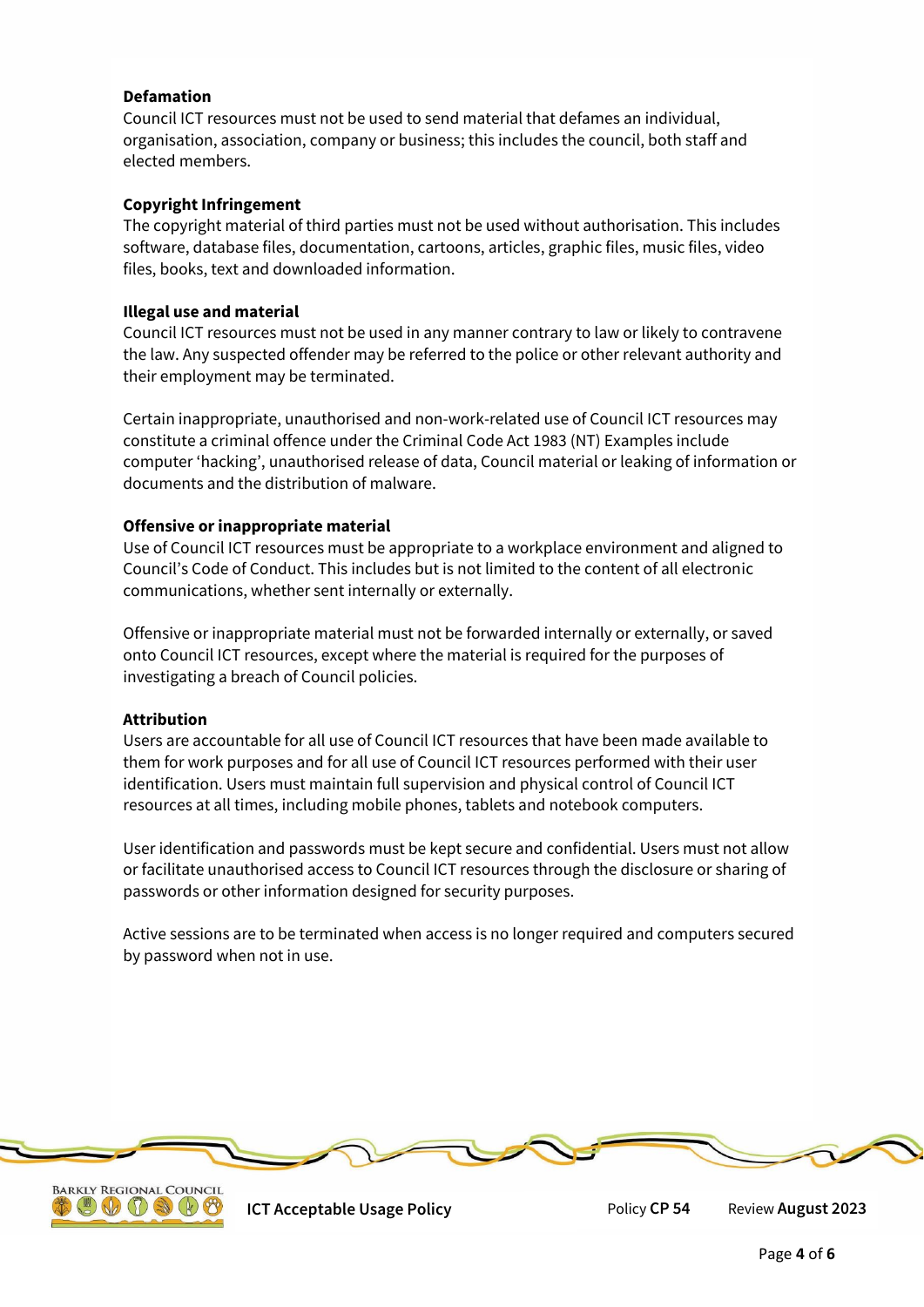## **Mass Distribution and Spam**

The use of Council ICT resources for sending 'junk mail', for-profit messages, or chain letters is strictly prohibited.

The use of electronic communications for sending unsolicited commercial electronic messages ('Spam') is strictly prohibited and may constitute a breach of the Spam Act 2003 (Cth).

Mass electronic communications should only be sent in accordance with normal Council procedures.

## **CONFIDENTIALITY AND PRIVACY**

Electronic communication is not a secure means of communication. While every attempt is made to ensure the security of Council ICT resources, this security is not guaranteed, particularly when communicated to an external party. The sender should consider the confidentiality of the material they intend to send when choosing the appropriate means of communication.

Council will handle any personal information collected through the use of Council ICT resources in accordance with the Information Act 2002 (NT) and Privacy Act 1988 (Cth).

## **COUNCIL PROPERTY**

Electronic communications and files (whether they be attachments to email correspondence or created by the user of the ICT resource) that are created, sent or received using Council ICT systems are the property of Council and may be accessed by an Authorised Person or their delegate in the case of an investigation. This includes investigations following a complaint or investigations into misconduct.

Electronic communications may also be subject to discovery in litigation and criminal investigations. All information produced on users' computers, including emails, may be accessible under the Information Act 2002 (NT).

Email messages may be retrieved from back-up systems.

#### **EMAIL DISCLAIMER**

All emails sent externally from the Council emails will automatically have a disclaimer attached to them.

The use of the email disclaimer may not necessarily prevent Council or the sender of the email from being held liable for its contents.

#### **ACCESS AND MONITORING**

Authorised Persons may access or monitor Council ICT resources at any time without notice to the user. This includes, but is not limited to, use of Council email systems, and other electronic documents and records and applies to the use of Council ICT resources for personal use.

Authorised Persons may access or monitor the records of Council ICT resources for operational, maintenance, compliance, auditing, legal, security or investigative purposes.





**ICT Acceptable Usage Policy** Policy **CP 54** Review **August 2023**